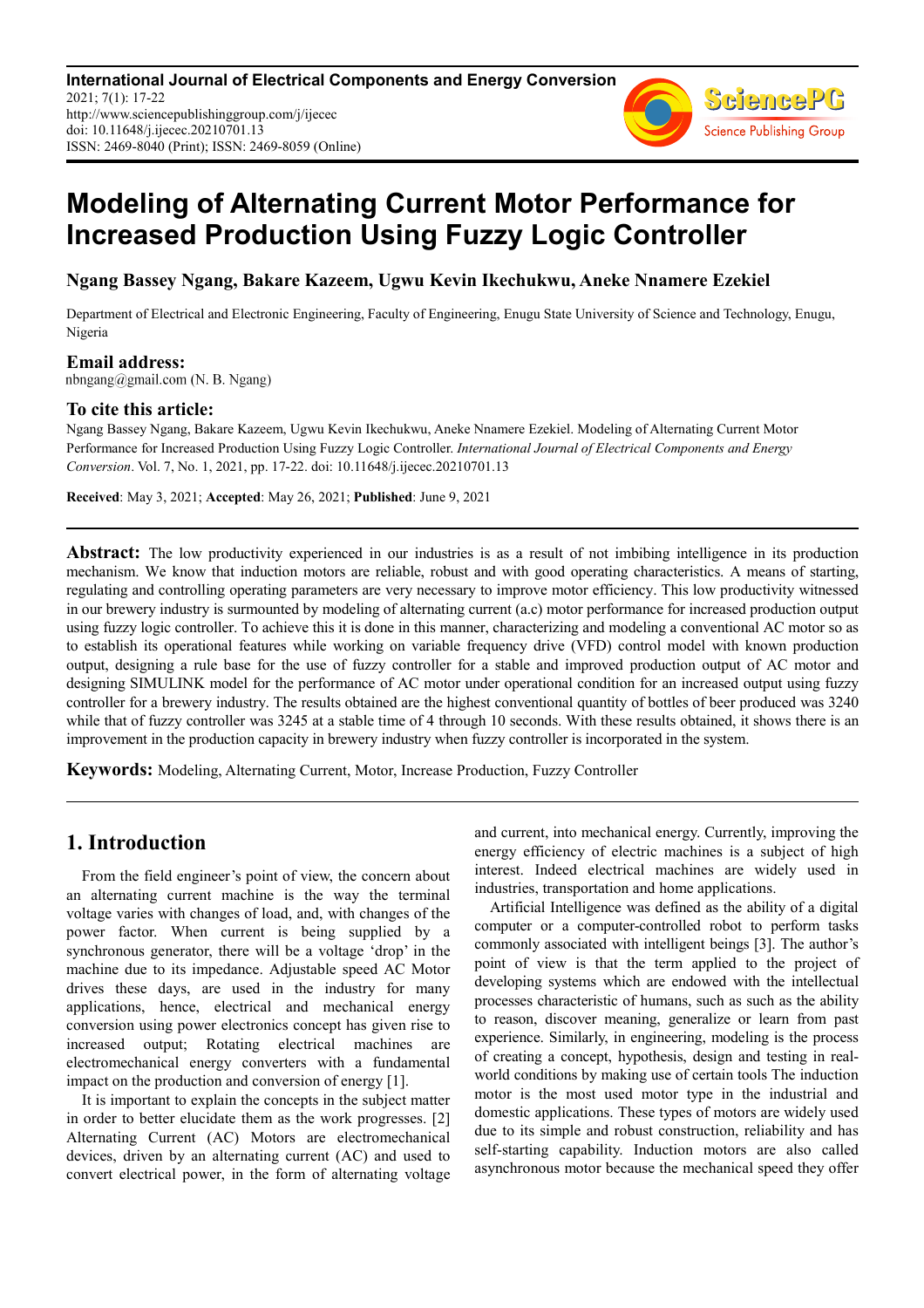is different from their electrical speed. Three phase induction motor is a single excitation motor whose stator winding is supplied from three phase source. The rotor of an induction motor gains its energy by means of induction from the stator. The three-phase voltage creates a rotating magnetic field in the air gap. This rotating field interacts with the windings of the rotor inducing voltage and current in it. The rotating field rotates at a constant speed of synchronization [4]. To design an induction motor based on the equations, it is a bit complex, because equation whose terms are not of the first degree and more over when it is a strongly coupled system [5]. Furthermore, Modelling and Simulation (M & S) is the engineering use of developed models such as physical, mathematical or logical representations of both the static and dynamic states of an entity, system, process or phenomenon as a base for simulations aimed at developing utilized data for further technical or managerial decision making. [6], a critical factor in industrial production maintenance has to do with decision making in fault diagnosis. Motor current signature analysis (MCSA) is a condition based maintenance approach or method to make fault diagnosis in induction motors. Subsequent sections will elaborate the foregoing definitions. An induction motor is identical to a rotating transformer whose magnetic circuit is separated by an air gap [7]. The stator is considered as primary and rotor is taken as secondary winding and the Air gap between the two is considered as the core of the transformer [8]. For high dynamic performance, one must be able to control torque instantaneously. In the case of the induction motor, the torque comes from a coupling between flux and current. Many tools are now in use to for improving the performance of the power electronics in the industry to enhanced increased productivity. Some of these are, artificial intelligence, fuzzy logic, neural networks, hybrid networks, etc. They have been recently recognized as the important tools to improve output performance of machines in the industrial sectors. Utilization of these intelligent control with the adaptiveness seems to yield a promising research area in the development, implementation, and control of electrical drives.

The development and implementation of industrial control systems usually relies on mathematical models of the system components like, induction motors, synchronous generators, DC motors, and servo motors/controllers. In some cases, one could encounter problems for which a controller design becomes very complex and difficult to realize. When that happens, experienced field personnel are usually asked to apply the knowledge gained over the years. Human experts or experienced Technicians of the plants or systems would discover rules governing their actions for automatic control [9]. In this research, the fuzzy logic concepts together with artificial neural networks will be useful in developing the controllers for the plant. Alternating Current motors are widely used in the Oil and Gas industries especially in the field of electric drives & control. Improper control of the speed of a motor couls result to malfunction of the system. It is always important to achieve a desired task for a specific application. AC motors, of the type, the squirrel-cage induction motors (SCIM), have many advantages like simplicity, reliability, low

cost and, robustness and maintenance-free electrical drives. With all these characteristics inherent in the induction motors, for high dynamic performance industrial applications, their control usually becomes problematic due to their nonnonlinearities. The parameters of the rotating member that is the rotor resistance, vary with the operating conditions [10]. The dynamic or field orientation control (FOC) or vector control [11] of an alternating current machine that is inductive in nature achieves decoupled torque and flux dynamics leading to independent control of the torque and flux. Although the alternating current motor remains almost constant except on full load. The field engineer usually think in terms of speed instead of slip. The normal full load torque is always 5% less than synchronous speed, and this gives a motor which is efficient to deliver at rated speed. If a high starting torque is required, that is on full load, the rotor will be made with highresistance conductors which will produce maximum torque at lower speed hence the need to use a an appropriate software tool to improve performance without affecting machine constants. [12]. Conventional means of using Proportional Integral Derivative (PID) controller deteriorates in performance with time. Now, the demand from the end-users in the field to use artificial intelligent control tools with classical control techniques have increased [13].

Many researched works were advanced and contributed to the design of such hybrid control schemes which was presented by various researchers in [14, 15]. Classical control monitoring systems such as PI, PID control had been used, alongside with vector control methods, to realize the speed control of alternating current induction machines by various researchers [16]. The main set back or drawbacks of the linear control techniques were the non-linearity and sensitivity in performance to the system parameters. To reduce the large starting current associated with induction motors, the voltage applied to the stator may be reduced [17]. Induction motors are applied widely various industries as prime movers to drive fans, pump water and Crude oil. The usual practice or Conventional control makes use of the mathematical model for the controlling of the system. Variations system parameters when on full load or during starting, or environmental disturbance (say noise), the behavior of system could be unsatisfactory change from the desired output performance [17].

# **2. Methodology**

#### *2.1. Characterization and Modeling of a Conventional AC Motor*

The methodology has to do with the collection of data from a given motor under study. A typical 3-Phase Induction Motor was characterized and the result is shown as tabulated in Table 1. Additionally, other data collected from Ama brewery are also tabulated in Table 2. The next step is to use the tabulated data to model the alternating Current motor using Fuzzy Logic Controller. A useful step to design a rule base for the use of Fuzzy Controller for a stable and improved production output. Proceed to design a SIMULINK Model for the performance of the alternating current motor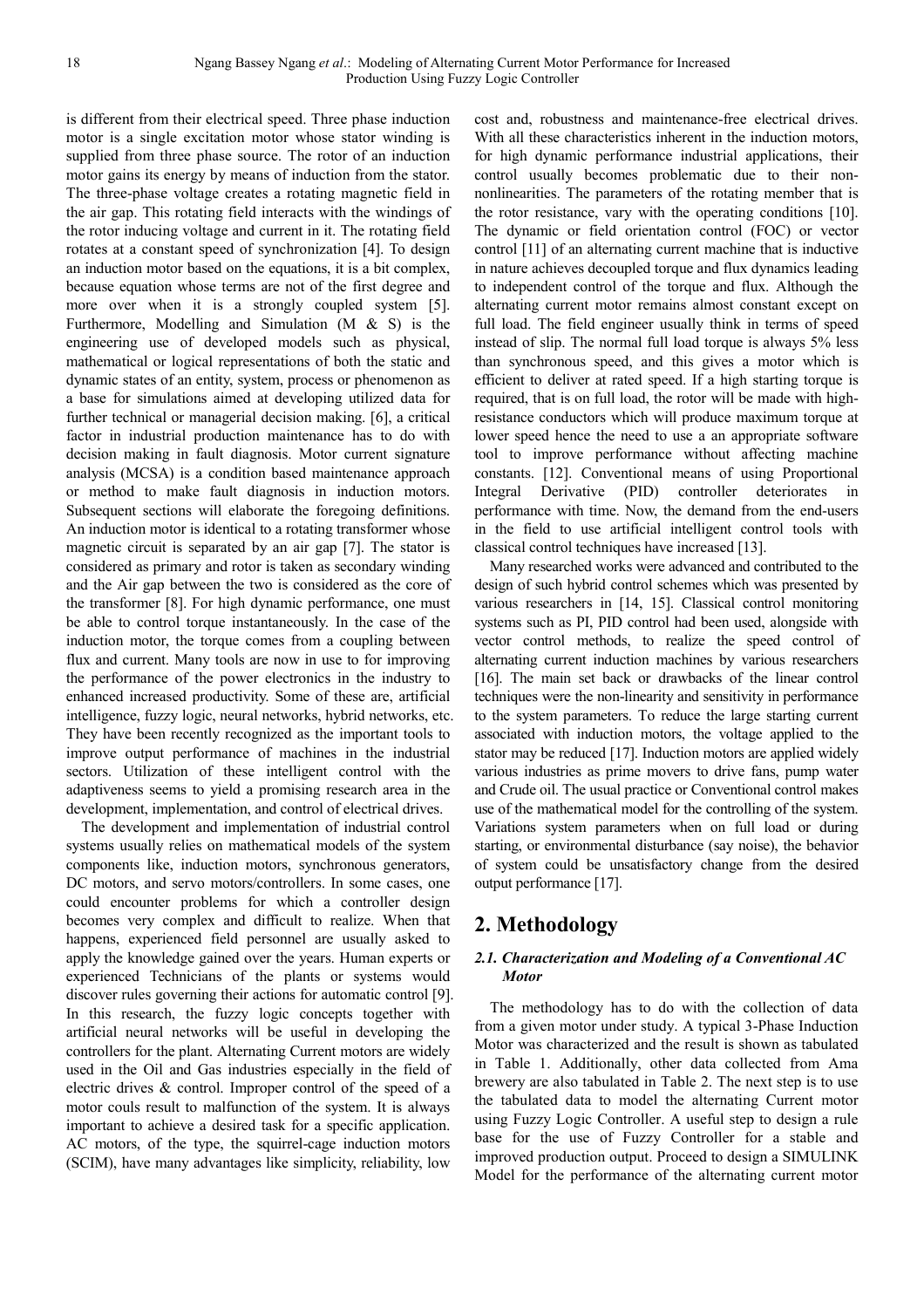under operational condition. A comparative analysis study would be done in terms of production output from the conventional mode and Fuzzy-based method.

| Symbol         | <b>Input Quantities</b>                                     | <b>Values</b>  |
|----------------|-------------------------------------------------------------|----------------|
| Power          | Kilowatts                                                   | 2.19324        |
| <b>RPM</b>     | Speed (revolution per min)                                  | 1500           |
| Ø              | Phase                                                       | 3              |
| F              | Frequency                                                   | 50Hz           |
| P              | Poles                                                       | 4              |
| VL-L           | Line to Line Voltage                                        | 230V           |
| $R_a$          | Armature resistance                                         | $0.45\Omega$   |
| $R_r$          | Rotor Resistance                                            | $0.86\Omega$   |
| $X_{s}$        | Stator Magnetizing Leakage Inductance                       | 3.2mH          |
| $X_{r}$        | Rotor Magnetizing Leakage Inductance                        | 3.2mH          |
| $X_m = L$      | Mutual Inductance                                           | 69.13mH        |
|                | Equivalent moment of inertia reflected                      | $\overline{2}$ |
| B              | Equivalent viscous coefficient reflected at the motor shaft |                |
| K1             | Constant                                                    |                |
| K <sub>2</sub> | Constant                                                    |                |
| Te             | Electrical Torque (NM)                                      | $2.52$ NM      |
| $T_{L}$        | Load torque                                                 | 1.53NM         |

*Table 1. Typical Parametric Values for a 3-Phase Induction Motor.* 

*Table 2. Collected parametric data from AMA brewery.* 

| Voltage (V) | <b>Speed REV/PM</b> | <b>Number of Crates Produced</b> | <b>Number of Bottles Produced</b>            | <b>Time of Production (hr)</b> |
|-------------|---------------------|----------------------------------|----------------------------------------------|--------------------------------|
| 230         | 1500                | 270                              | 3240                                         |                                |
|             | Va+                 | $LS + Ra$                        | T,<br>T,<br>$\omega_{m}$<br>$JS + B$<br>K1Øf |                                |

*Figure 1. Block diagram of an AC motor.* 

K<sub>2</sub>øf

| Rule Editor: BREWERY                                                                                                                          |                                                                                                                                                                                                                                                                                                                | $\mathbb{Z}$<br>$\begin{array}{c c c c c} \hline \multicolumn{3}{c }{\textbf{0}} & \multicolumn{3}{c }{\textbf{0}} \\\hline \multicolumn{3}{c }{\textbf{0}} & \multicolumn{3}{c }{\textbf{0}} \end{array}$ |
|-----------------------------------------------------------------------------------------------------------------------------------------------|----------------------------------------------------------------------------------------------------------------------------------------------------------------------------------------------------------------------------------------------------------------------------------------------------------------|------------------------------------------------------------------------------------------------------------------------------------------------------------------------------------------------------------|
| Edit View Options<br>File                                                                                                                     |                                                                                                                                                                                                                                                                                                                |                                                                                                                                                                                                            |
|                                                                                                                                               | 1. If (ACMOTOR is CONSTANTSPEED) and (PRODUCTION is CONVENTIONAL) then (CAPACITYPRODUCED is BAD) (1)<br>2. If (ACMOTOR is CONSTANTSPEED) and (PRODUCTION is INCREASED) then (CAPACITYPRODUCED is GOOD) (1)<br>3. If (ACMOTOR is CONSTANTSPEED) and (PRODUCTION is DECREASE) then (CAPACITYPRODUCED is BAD) (1) | ۰                                                                                                                                                                                                          |
| If                                                                                                                                            | and                                                                                                                                                                                                                                                                                                            | Then                                                                                                                                                                                                       |
| <b>ACMOTOR</b> is<br><b>CONSTANTSPEED</b><br>$\overline{a}$<br><b>CONSTANTSPEED</b><br><b>CONSTANTSPEED</b><br>Inone<br>$\cdot$<br>$\Box$ not | <b>PRODUCTION is</b><br><b>CONVENTIONAL</b><br><b>INCREASED</b><br>DECREASE<br>Inone<br>not                                                                                                                                                                                                                    | CAPACITYPRODUCED is<br><b>BAD</b><br>A<br>GOOD<br><b>BAD</b><br>none<br>$\overline{\phantom{a}}$<br>not                                                                                                    |
| Connection<br>$\bigcirc$ or<br>o and                                                                                                          | Weight:<br>Delete rule<br>Add rule<br>1                                                                                                                                                                                                                                                                        | Change rule<br>>><br>$<<$                                                                                                                                                                                  |
| FIS Name: BREWERY                                                                                                                             |                                                                                                                                                                                                                                                                                                                | Help<br>Close                                                                                                                                                                                              |

*Figure 2. Fuzzy controller Rule Base for AC motor stable and improved production output.*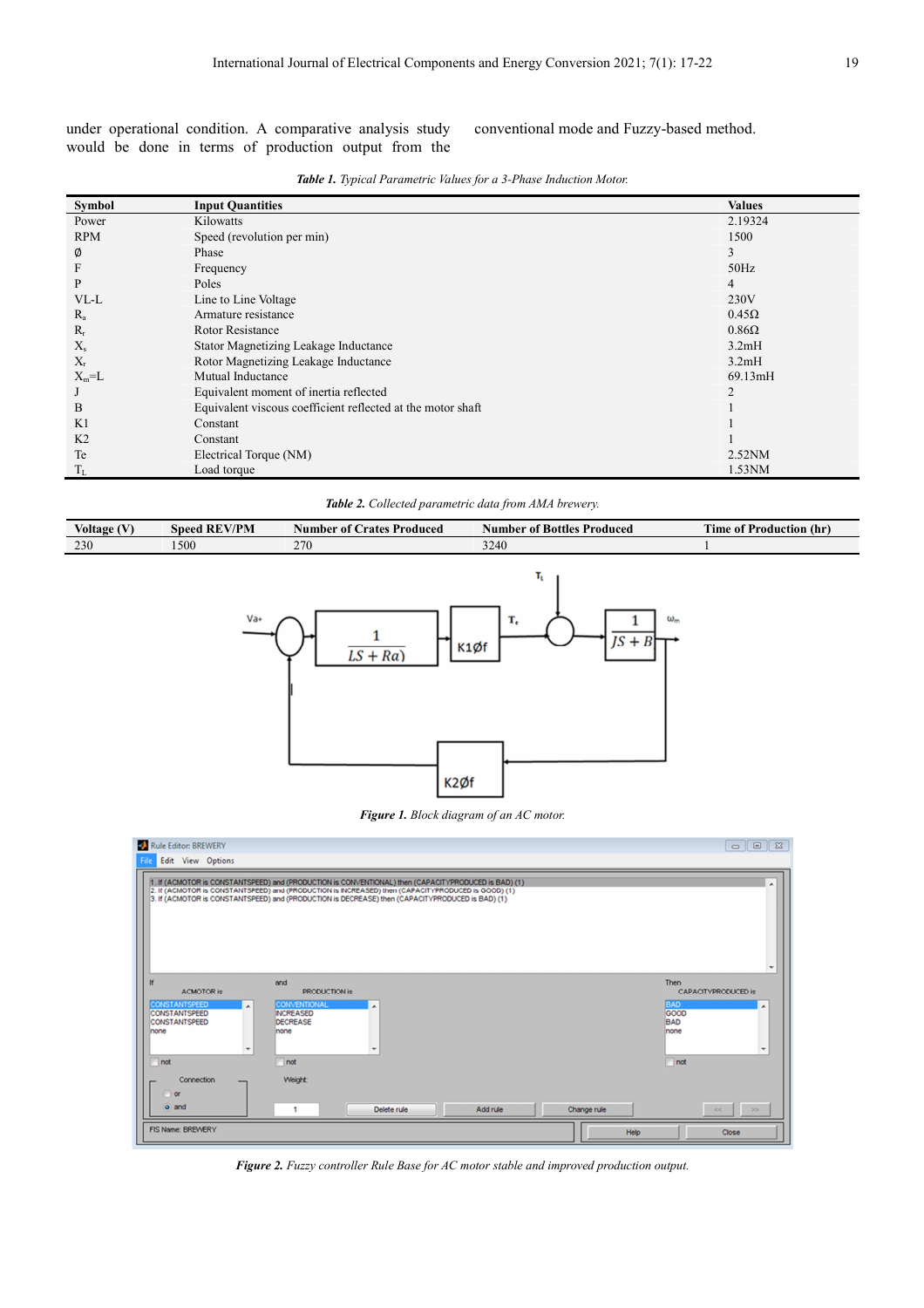#### *2.2. To Design a Rule Base for the Use of Fuzzy Controller for a Stable and Improved Production Output of AC Motor*

The rule base module generated and shown in Figure 2 comprises a set of IF… THEN rules meant to guide the production principles and sequence using the AC induction motor as modeled using fuzzy controller. Table 3 shows a tabulated outline of this rule base.

| Table 3. Developed production output rule base. |  |  |
|-------------------------------------------------|--|--|
|-------------------------------------------------|--|--|

| If ac motor is constant speed | and production output is conventional | then production capacity is bad. |
|-------------------------------|---------------------------------------|----------------------------------|
| If ac motor is constant speed | and production output is increased    | then production capacity is good |
| If ac motor is constant speed | and production output is decreased    | then production capacity is bad  |

#### *2.3. SIMULINK Model for the Performance of AC Motor Using Fuzzy Controller for a Brewery Industry*

This objective required that a SIMULINK model be designed for the AC motor under operational condition for increased production output imbibing the already fuzzy controller. The designed Simulink model is shown in Figure 3. It was designed in such a way that after a real-time simulation, the production output would reflect an increase on the conventional production output.



*Figure 3. Simulink model of AC Motor with fuzzy controller for increased production output.* 

In this objective, it was required to validate and justify the work done in this research comparing conventional production output and fuzzy controller production output. The result obtained is as shown in figure 4.

# **3. Results and Discussion**

Figure 1 Shows the block diagram of an AC motor Fuzzy controller Rule Base for AC motor stable and improved production output

Figure 2 Fuzzy controller Rule Base for AC motor stable and improved production output

The rule base module generated and shown in Figure 2 comprises a set of IF… THEN rules meant to guide the production principles and sequence using the AC induction motor as modeled using fuzzy controller. Table 3shows a tabulated outline of this rule base. Figure 3. Depict a Simulink model of AC Motor with fuzzy controller for increased production output. Unlike the usual methods of starting three phase induction motors, with voltage drops using direct on-line starting; the introduction of a controller like the Fuzzy controller does improve the efficiency of the machine performance.

In this objective, it was required to validate and justify the work done in this research by comparing conventional production output and fuzzy controller production output. The result obtained is shown in figure 4. It is clearly seen that the graph of conventional and fuzzy controller number of bottles of beer produced in brewery have a difference in terms of production output. In figure 4 the highest conventional quantity of bottles of beer produced was 3240 while that of fuzzy controller was 3245 at a stable time of 4 through 10 seconds. Table 4 is the Comparison of conventional and fuzzy controller number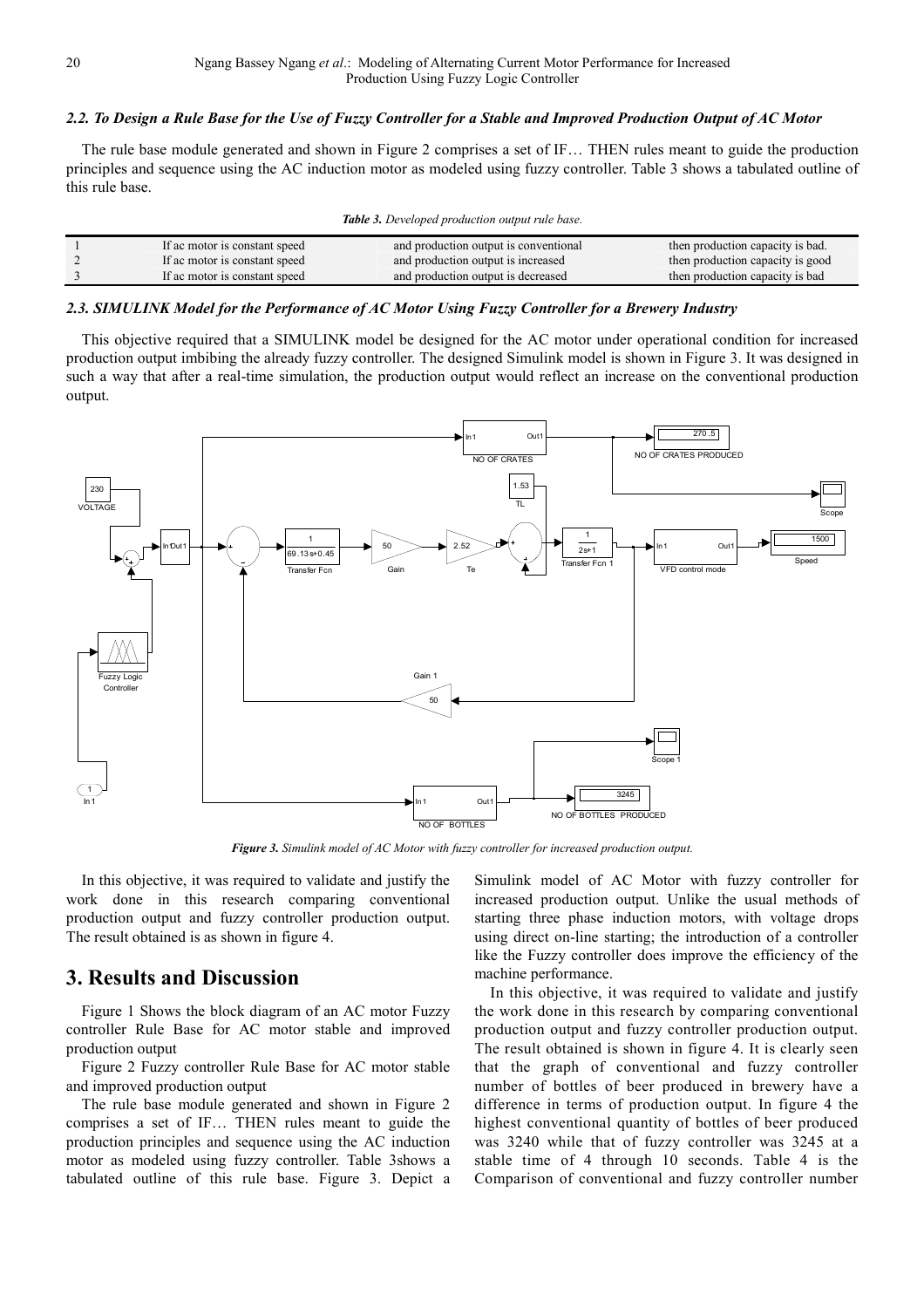of bottles of beer produced in brewery as reflected in the graph of Figure 4.



*Table 4. Comparison of conventional and fuzzy controller number of bottles of beer produced in brewery.* 

*Figure 4. Graph of conventional and fuzzy controller number of bottles of beer produced in brewery.* 

# **4. Conclusion**

The low production capacity experienced in our brewery industry is as a result of not imbibing intelligence in its production mechanism. To enhance the production mechanism in brewery industry, there should be an introduction of modeling of alternating current (a.c) motor performance for increased production output using fuzzy logic controller. It is done in this manner, characterizing and modeling a conventional AC motor so as to establish its operational features while working on variable frequency drive (VFD) control model with known production output, designing a rule base for the use of fuzzy controller for a stable and improved production output of AC motor and designing SIMULINK model for the performance of AC motor under operational condition for an increased output using fuzzy controller for a brewery industry. The results obtained are the highest conventional quantity of bottles of beer produced was 3240 while that of fuzzy controller was 3245 at a stable time of 4 through 10 seconds. With these results obtained, it shows there is an improvement in the production capacity when fuzzy controller is incorporated in the system.

## **Acknowledgements**

Appreciation goes to the Faculty of Engineering, Enugu State University of Science and Technology for the use of resource materials necessary for the completion of this research work. This work is assisted by Ngatek Global Services Limited, a private company based in Cross River State, Nigeria whose corporate objective is to support and provide funds for research works.

# **References**

- [1] Adrienn Dineva 1 and Amir Mosavi (2019). Review of Soft Computing Models in Design and Control of Rotating<br>Electrical Machine. Energies 2019, 12, 1049; doi: Energies 2019, 12, 1049; doi: 10.3390/en12061049.
- [2] Kouki Matsuse and Daiki Matsuhashi (2017): New Technical Trends on Adjustable Speed AC Motor Drives; Chinese Journal of Electrical Engineering, Vol. 3, No. 1, June 2017.
- [3] M H. Mohammadi, R. C. P. and Silva, D. A Lowther,. (2018)."Incorporating Control Strategies Into the Optimization of Synchronous AC Machines: A comparison of Methodologies", IEEE Transaction on magnetics, vol. 54, no. 3.
- [4] K. B. Ravindrakumar, K. Karthick and D. Sivanandakumar (2019). Fuzzy Based Approach for Direct Torque Control Of Three Phase Induction Motor. International Journal of Scientific & Technology Research Volume 8, Issue 10.
- [5] Maria Drakaki, Yannis L. Karnavas, Athanasios D. Karlis, Ioannis D. Chasiotis and Panagiotis Tzionas (2019): Study on Fault Diagnosis of Broken Rotor Bars in Squirrel Cage Induction Motors: A Multi-Agent System Approach Using Intelligent Classifiers; IET Electric Power Applications.